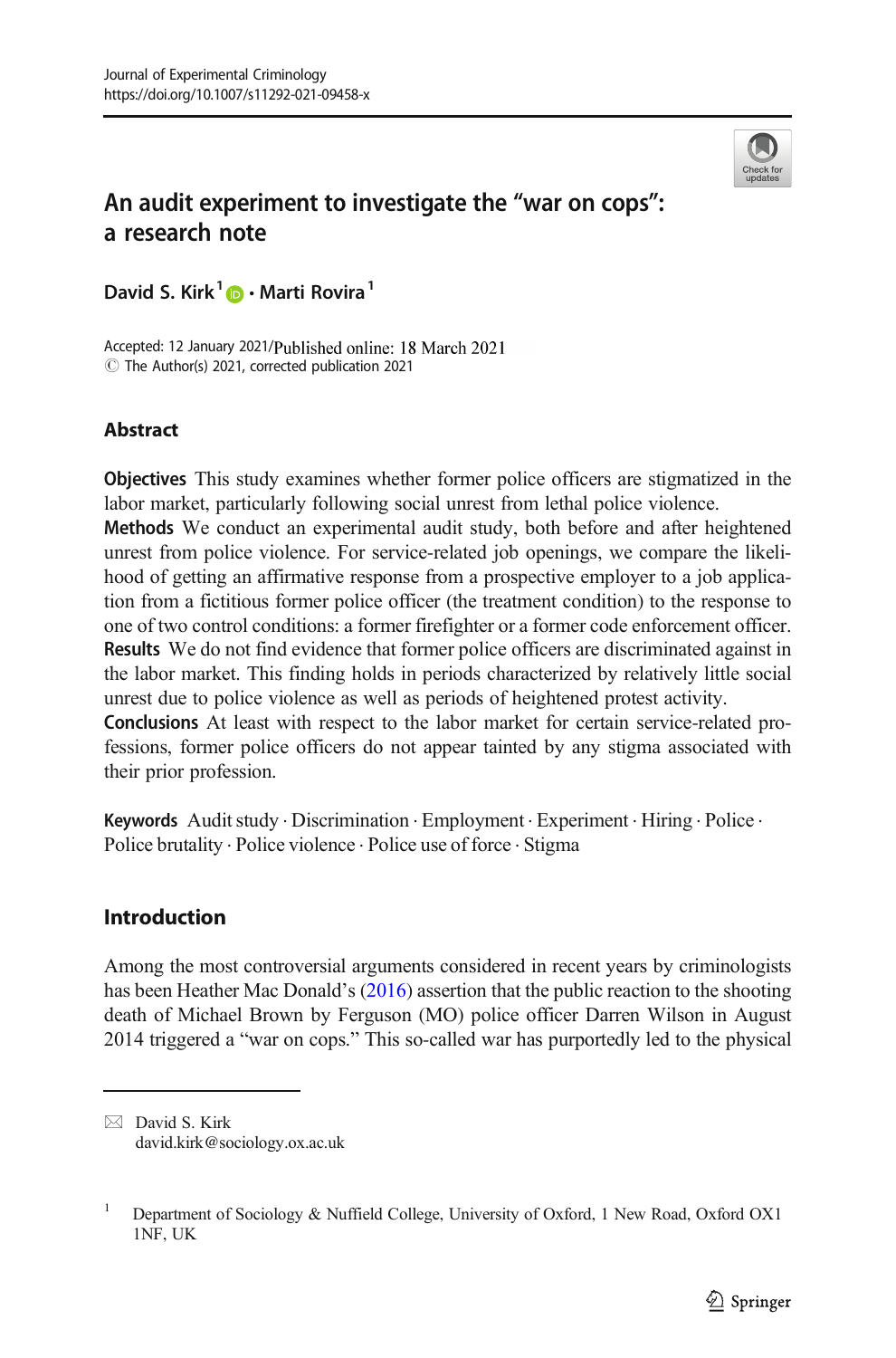and verbal assault of numerous police officers, and led demoralized officers to essentially abandon their duties and let crime proliferate for fear of being videotaped engaging in aggressive, proactive policing (Mac Donald [2016\)](#page-11-0). More recently, Mac Donald ([2020\)](#page-11-0) vehemently argued that this "Ferguson Effect" has repeated itself following the social unrest spurred by the killing of George Floyd by Minneapolis police officer Derek Chauvin in May 2020.

If there truly is a "growing crusade against law enforcement" (Mac Donald [2016](#page-11-0), p. 4), current and former police officers could be tainted in their social relations beyond their professional duties, even in the labor market when they seek second jobs or another career. Policing is a profession with a high rate of turnover, with nearly 8% of police officers voluntarily resigning from the job each year, and another 1% retiring (Wareham, Smith, and Lambert [2015\)](#page-11-0). Departures from the profession were even more acute in the wake of social unrest following the death of George Floyd. Particularly for those officers who resign, but even for those who retire, it is often necessary to find another career. Yet do former officers stand a chance at gainful employment outside of law enforcement given the purported "war on cops?"

In this research note, we seek to demonstrate the possibilities of experimental audit methods for investigating public reactions toward police officers. Public opinion data reveals heightened negative sentiment toward the police following police violence as well as increasing acknowledgement of, and anger over, inequitable treatment of Black individuals by the police (Pew Research Center [2020\)](#page-11-0). Accordingly, we are interested in measuring the tangible consequences of these adverse public reactions to the lives of police officers. Specifically, we examine whether officers who have left the police force are stigmatized in the labor market, effectively reducing their life chances. We implemented an audit test in two periods, before and after the killing of George Floyd. With the important caveat that, because of the COVID-19 pandemic, the labor market in the year leading up to Mr. Floyd's death was dissimilar to the labor market after his death, we seek to determine if former police officers are any more or less stigmatized in the labor market after high-profile incidents of police violence.

### Research design

Audit studies are a type of field experiment used to test for discriminatory behavior. In such experiments, one characteristic of individuals distinguishes the treatment and control groups, and the experiment is designed to gauge whether the groups are treated differently because of this characteristic. For instance, in one of the most common applications in criminology, two otherwise similar fictitious job applicants apply for the same jobs, with the applicants distinguished by the presence of a criminal record (see, e.g., Pager [2003\)](#page-11-0). Researchers then measure differential responses to the fictitious job applications—e.g., an invitation to interview for the job—as an indicator of discrimination based on the mark of a criminal record. Through the creation of equivalent applicant backgrounds across the fictitious job applicants, audit methods reduce the problems of omitted variables and selection bias often found in studies of discrimination.

Whereas much of the application of audit methods in criminology focus on the stigma of a criminal record, here, we turn the lens to the potential stigma of being a police officer. With widespread social unrest from police violence, police as a whole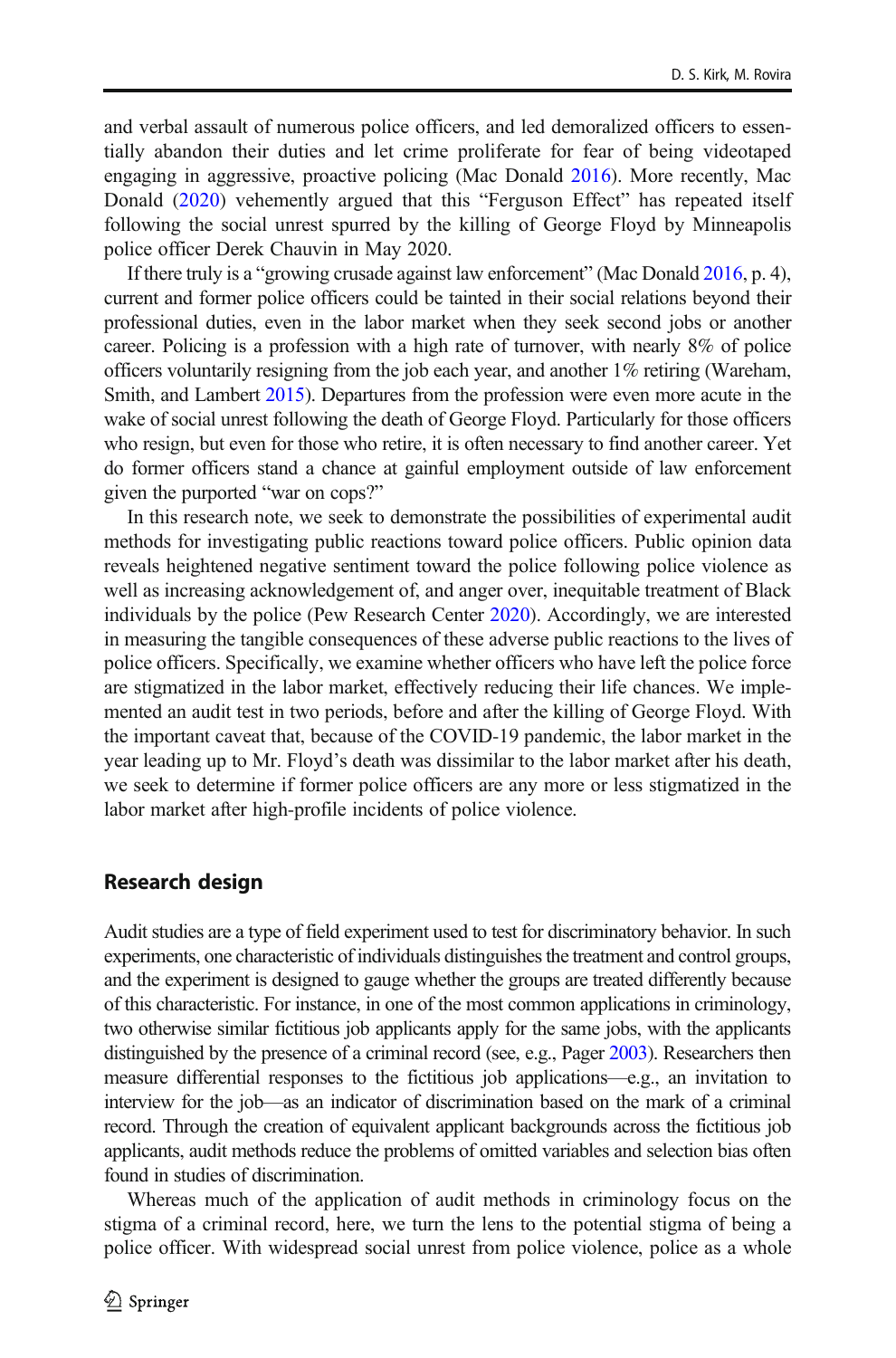may become stigmatized. Affiliation with the police may, to some individuals, signal a blemish of individual character (Goffman [1963\)](#page-11-0), for instance that the individual is racist, overly aggressive, and unable to treat people with fairness and respect. Such qualities may be viewed as undesirable in the labor market. Accordingly, using a matched pairs design, we compare the likelihood of getting an affirmative response from a prospective employer to a job application from a fictitious former police officer (the treatment condition) to the response to one of two control conditions: a former firefighter or a former code enforcement officer. We signal the nature of prior employment through the job experience listed on the applicant's resume and job application. We chose firefighting and code enforcement as control conditions given their similarity in requisite professional skillsets, a choice we return to in our concluding section.

We conducted our audit test at two separate time points: once in a period absent social unrest from police violence, and second during the heightened unrest following the killing of George Floyd on May 25, 2020. Under normal circumstances, this beforeafter design might allow for a natural experiment to examine whether incidents of publicized police brutality produced a change in the amount of differential response to former police officers in the labor market. However, the second time period of our data collection coincided with the fallout of the COVID-19 pandemic and the corresponding damage to the labor market, so the results should be interpreted cautiously.

We pre-registered the design of our study on Open Science Framework (OSF), where our data and code is archived ([https://osf.io/p8je9/\)](https://www.osf.io/p8je9/).

#### Sampled cities

We sampled employers in two Northeastern cities: Boston and Philadelphia. Resource constraints and the COVID-19 lockdown prevented us from extending the study to the Midwest, South, and West. To select these two cities, our sampling frame included the primary city in each metropolitan area in the Northeast that had a population size greater than 1 million. We only sampled cities in large metropolitan areas in order to ensure a sufficiently large number of potential jobs for which to apply, and to avoid diluting the job market with fictitious applications. Using information from the Fatal Encounters data repository [\(http://www.fatalencounters.org/](http://www.fatalencounters.org/)), we computed the rate of deaths by the police in each large city. We then ranked and split the cities into two groups at the median: a "low" police violence group and a "high" police violence group. We then randomly selected one city from the "low" group (Boston) and one from the "high" group (Philadelphia).

### Characteristics of fictitious applicants

In developing the fictitious resumes for the experiment, we created 12 distinct profiles that varied by profession (police, firefighter, or code enforcement), gender (male or female), and race (Black or White). We signaled race and gender through first and last names.<sup>1</sup> When applying for a given job, race and gender of the two applicants were

 $1$  (1) Black male: Tremayne Jefferson, Darnell Mosley, and Jabari Washington; (2) Black female: Janae Booker, Erykah Jackson, and Shanice Jefferson; (3) White male: Ethan Becker, Jake Meyer, and Ryan Walsh; (4) White female: Emily Decker, Katelyn Hartman, and Claire McGrath.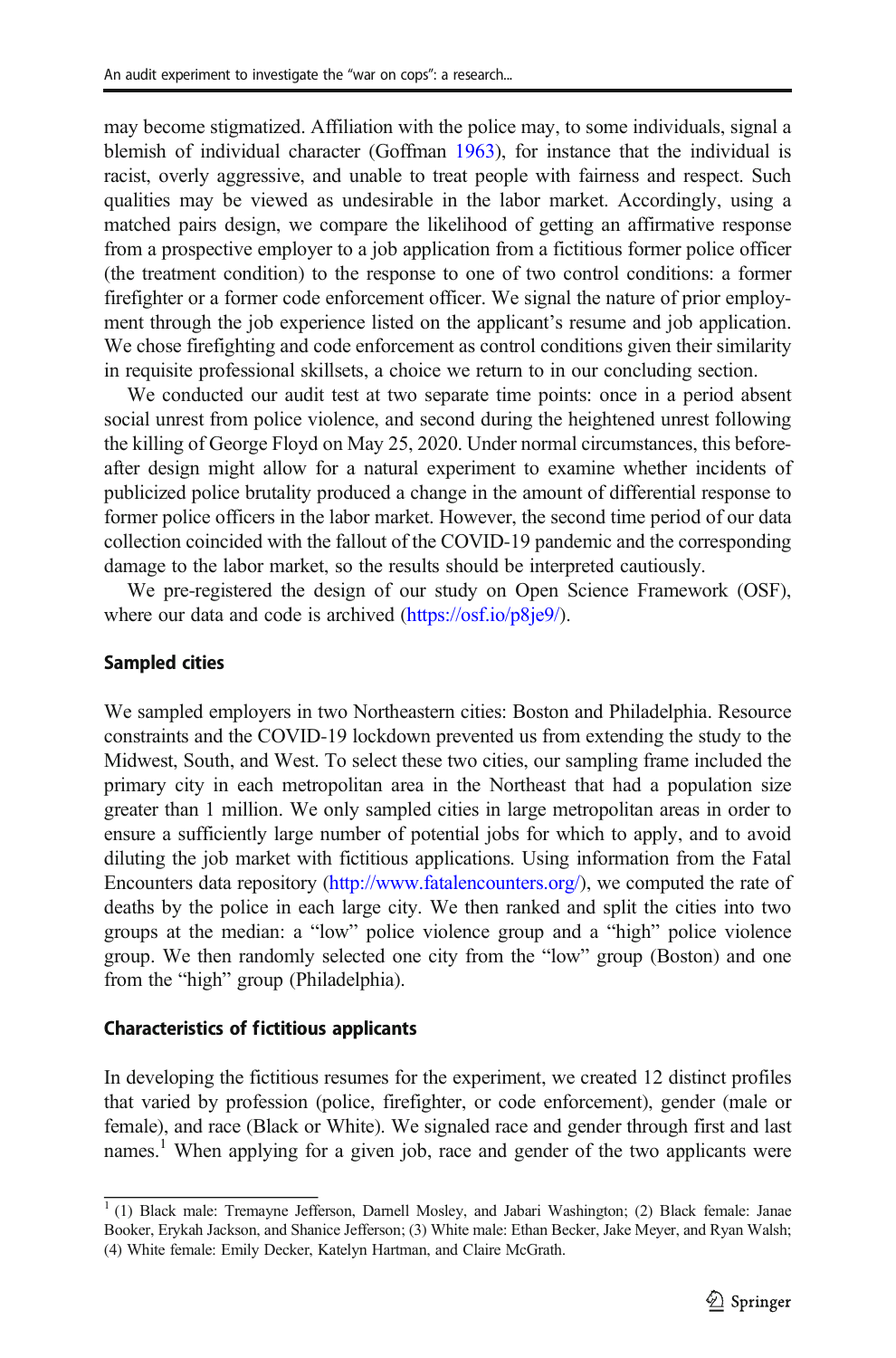identical, and we randomly determined which applicant race, gender, and control condition to use. For all job openings, one of the applicants had most recently been employed as a police officer, with the other applicant most recently a firefighter or a code enforcement officer.<sup>2</sup>

We meticulously developed resumes in order to ensure similarity across background characteristics, but without exactly matching resume information and style. For residential addresses, we used real street names but fictitious street numbers in two different neighborhoods in the given city with similar race-ethnic compositions and poverty levels. For educational background, we selected public high schools characterized by similar race-ethnic composition and the percent of students qualifying for reduced-priced or free school meals. All applicants graduated from high school in May or June 2013. With an approximate birth year of 1995, necessarily, our experiment is focused on individuals who had relatively brief stints as police officers, roughly 3 years, before separating from the profession.

Prior to becoming a police officer, firefighter, or code enforcement officer, our fictitious applicants worked as delivery drivers and as sales clerks/cashiers in retail businesses. Specific elements of the resumes (e.g., addresses, high school attended, graduation date, prior jobs, and skills) were randomized for each job opening.

#### Characteristics of targeted jobs and employers

Our design is a version of an audit study known as an online correspondence test, in which we applied to online job advertisements. We submitted fictitious applications to job openings advertised in the Boston and Philadelphia metropolitan areas on [Indeed.](http://indeed.com) [com](http://indeed.com) and [Craigslist.org.](http://craigslist.org) We applied to four different types of jobs: (1) skilled trades, such as electricians or painters; (2) drivers; 3) retail sales; and (4) office and customer support. We excluded jobs related to security and law enforcement. We expected that for these four occupations, former police, firefighters, and code enforcement officers would be similarly qualified. Hence, if there is preferential treatment of one group over another, it may be due to the stigma of their prior profession rather than their actual qualifications.

We targeted newly listed openings occurring within the preceding week. We did not apply to jobs requiring a social security number. We only applied to one position per employer. For companies with multiple branches and sites, we only applied to one position per branch. Based on these criteria, we selected jobs by convenience, as opposed to randomly sampling from a listing of all job openings matching our eligibility criteria.

When applying for jobs, we randomized the order of the application—i.e., whether the first application was sent from the treatment condition (i.e., police) or control (firefighter or code enforcement). We submitted the second application approximately 3 hours after the first one. For openings found on Craigslist, we submitted applications via email, including a brief cover email and an attached resume. We designed the content of the emails to be similar but not exact across the treatment and control cases, and randomized which version was sent by the treatment vs. control condition. For [Indeed.com](http://indeed.com) openings, we submitted job applications either through its platform or through a linked company site. These submissions typically required completion of an

 $2^2$  Code enforcement officers are public sector employees whose primary duties are ensuring compliance with local government codes and ordinances.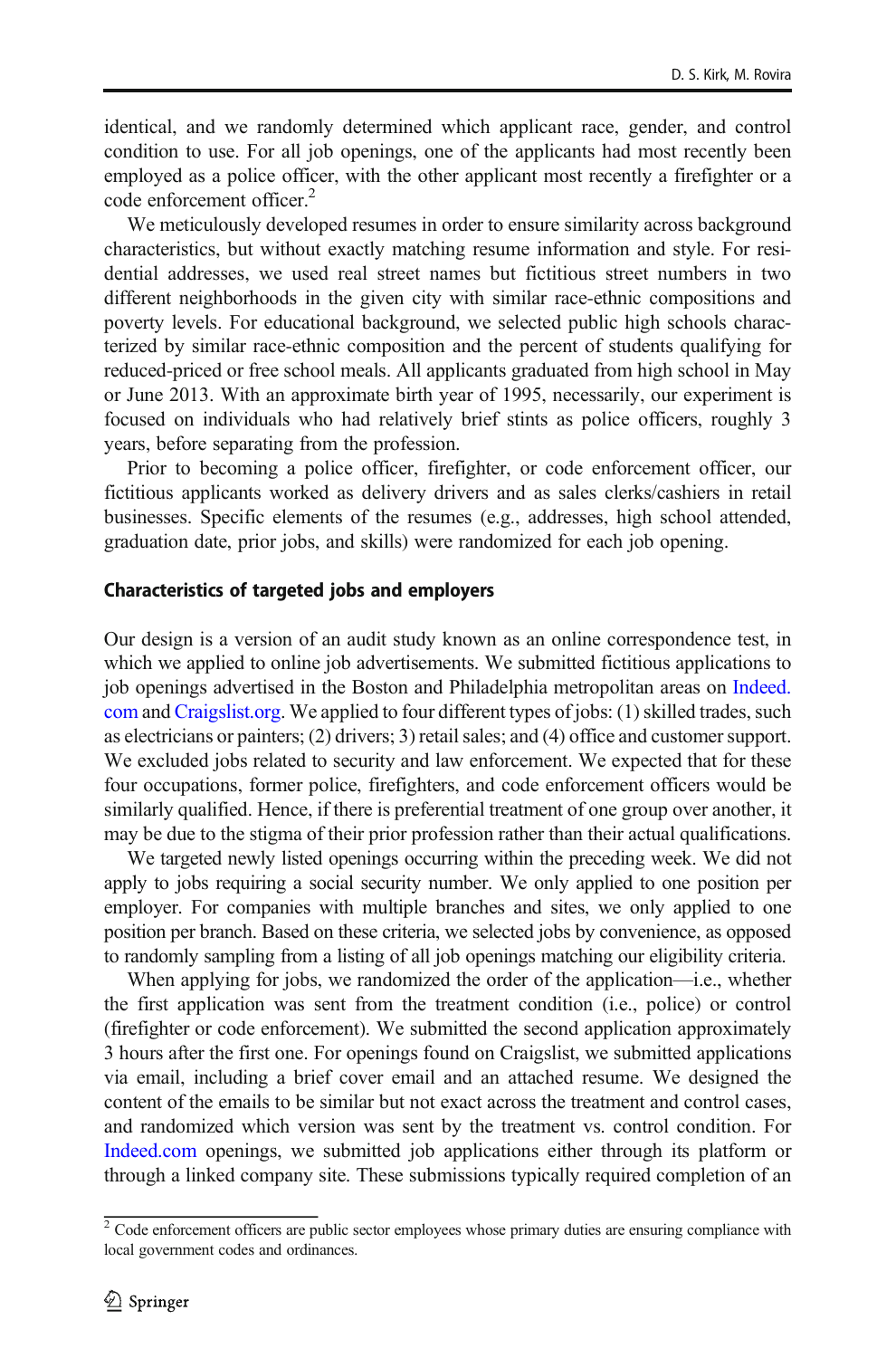online form that duplicated the content of our attached resume. If a cover letter was required, we replicated the contents of the emails.

### Outcome variable

Each of the 12 different applicant profiles used in the study had an email account and a unique phone number, which could receive texts and voicemails. Our outcome variable measures whether the fictitious applicant received an affirmative response to the application to set-up an interview or more informal requests to discuss the job. We excluded immediate auto-generated responses acknowledging receipt of the application. If an applicant received an affirmative response, we set the value of the outcome variable equal to one. For non-responses or negative responses, we set our outcome variable equal to zero.

#### Implementation

As noted, we implemented our experiment at two time points, prior to and following the killing of George Floyd on May 25, 2020. Data from the Crowd Counting Consortium ([https://sites.google.com/view/crowdcountingconsortium/home\)](https://sites.google.com/view/crowdcountingconsortium/home), a collaborative crowd-sourcing effort led by political scientists Erica Chenoweth and Jeremy Pressman, reveals that more than 5000 different anti-racism and anti-policebrutality protest events took place nationwide in the first 6 weeks after Mr. Floyd's death, with between 15 and 26 million individuals participating in these protests, including large numbers in Philadelphia and Boston (Buchanan, Bui, and Patel [2020;](#page-11-0) Putnam, Pressman, and Chenoweth [2020\)](#page-11-0). Scholars and experts have characterized the combination of the size, intensity, and frequency of the protests as "unprecedented" (Putnam, Chenoweth, and Pressman [2020\)](#page-11-0), underscoring the potential for differential treatment of the police across the two time periods of our study.

Our first implementation period took place between late May 2019 and March 2020, and was discontinued because of the COVID-19 pandemic. Termination of the data collection occurred on March 11, 2020, roughly 1 week prior to the first stay-at-home order in the USA, in the San Francisco area, and about 2 weeks prior to widespread issuance of stay-athome orders. Our sample size of jobs in this period equals 605, with 1,210 applications.

We re-launched our data collection on June 4, 2020, 10 days after the killing of George Floyd. The data collection ended on July 16, 2020. In May of that year, both Massachusetts and Pennsylvania began reopening their respective economies after the initial lockdown from COVID-19. However, the necessity of social distancing and minimizing the spread of the virus meant that the state of the economies across our two time periods differed substantially. Our sample size of jobs from this period equals 212, with 424 applications.

#### Analysis plan

In the analysis to follow, we first present descriptive results of the proportion of applications for which police, fire, and code enforcement applicants received an affirmative response, separately for our two time periods. We then use McNemar's [\(1947\)](#page-11-0) test to examine statistical inferences. In an online Technical Appendix, we supplement these analyses by estimating linear probability models of the likelihood of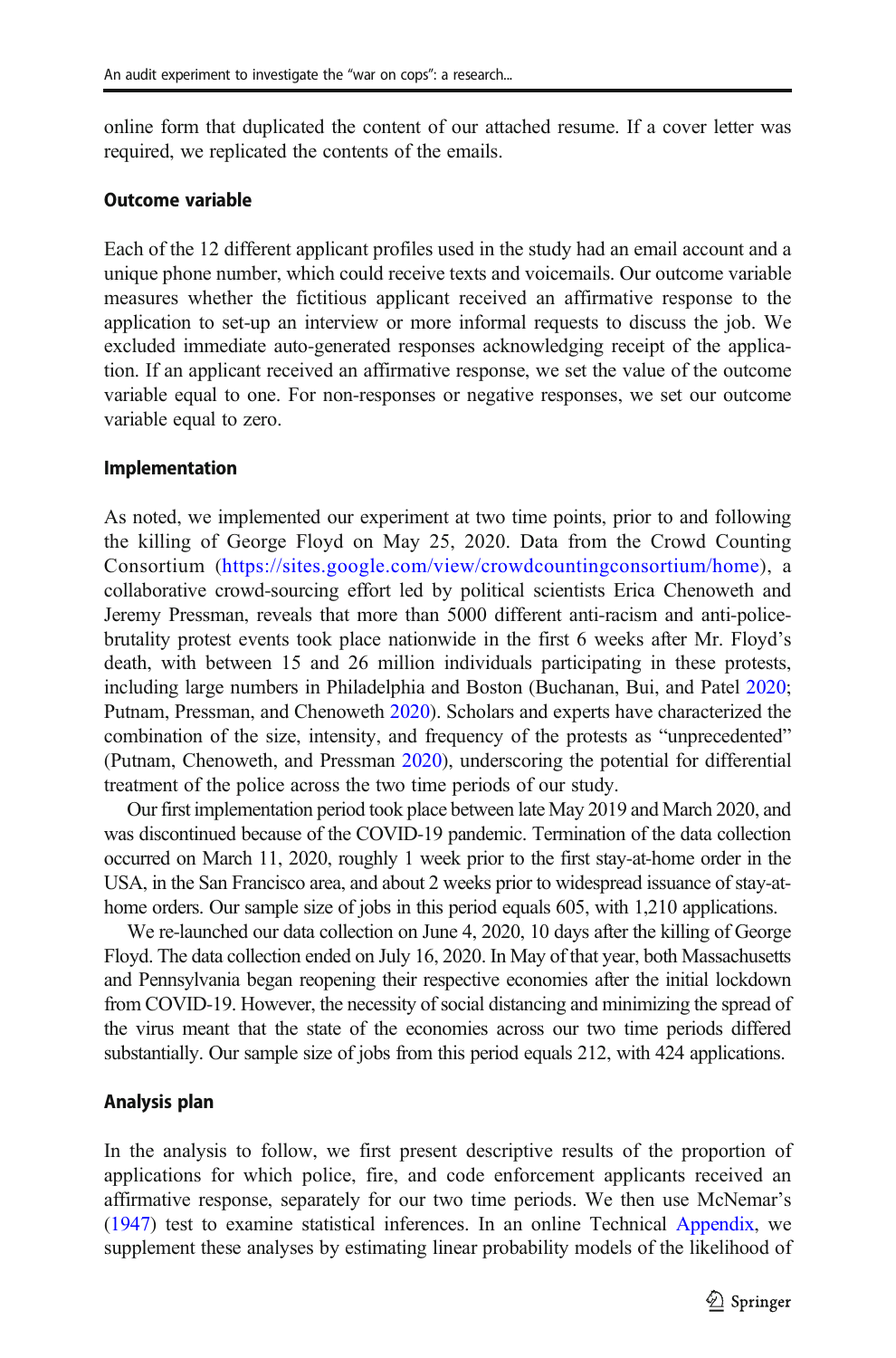an affirmative employer response, to facilitate examination of possible heterogeneous effects by applicant race and gender.

McNemar's test, which is applied to a  $2 \times 2$  contingency table, is a Chi-square test of goodness of fit for paired nominal data that can be used to compare the distribution of employer responses expected under the null hypothesis to the actual observed responses. Table 1 illustrates the test. In this table,  $n_{ab}$  represents the count of the number of cases in a given cell. The proportion corresponding to the count then equals to the following:  $p_{ab} = n_{ab}/n$ . The first subscript represents the outcome for the control condition in the rows (i.e., prior employment as a firefighter or code enforcement officer). The second subscript denotes the outcome for the treatment condition (i.e., prior employment as a police officer). An affirmative response equals 1 and a negative response equals 0.

Our focus with McNemar's test is on the discordant pairs,  $n_{10}$  and  $n_{01}$ . More specifically, McNemar's test assesses the null hypothesis of marginal homogeneity:  $\pi_{1+} = \pi_{+1}$ , which is equivalent to testing whether the difference between the two discordant proportions equals 0—i.e.,  $\pi_{10} = \pi_{01}$  (Vuolo, Uggen, and Lageson [2016\)](#page-11-0). Accordingly, we are assessing whether the proportion of job applications for which a former police officer received an affirmative response from the employer but not the former firefighter is the same as the proportion of job applications for which a former firefighter received an affirmative response from the employer but not the former police officer. The test statistic is:

$$
\chi^2 = \frac{(n_{10} - n_{01})^2}{(n_{10} + n_{01})}
$$

A statistically significant Chi-square test would provide evidence to reject the null hypothesis, interpreted to mean that the likelihood of an affirmative response to a job application differs between the treatment (i.e., former police officer) and the control condition (former firefighter or code enforcement officer).

|  |  |  |  | <b>Table 1</b> $2 \times 2$ contingency table for McNemar's test |  |
|--|--|--|--|------------------------------------------------------------------|--|
|--|--|--|--|------------------------------------------------------------------|--|

**Responses to Treatment Case**

|                                     |             | Affirmative | Negative | Total    |
|-------------------------------------|-------------|-------------|----------|----------|
|                                     | Affirmative | $n_{11}$    | $n_{10}$ | $n_{1+}$ |
| <b>Responses to</b><br>Control Case | Negative    | $n_{01}$    | $n_{00}$ | $n_{0+}$ |
|                                     | Total       | $n_{+1}$    | $n_{+0}$ | n        |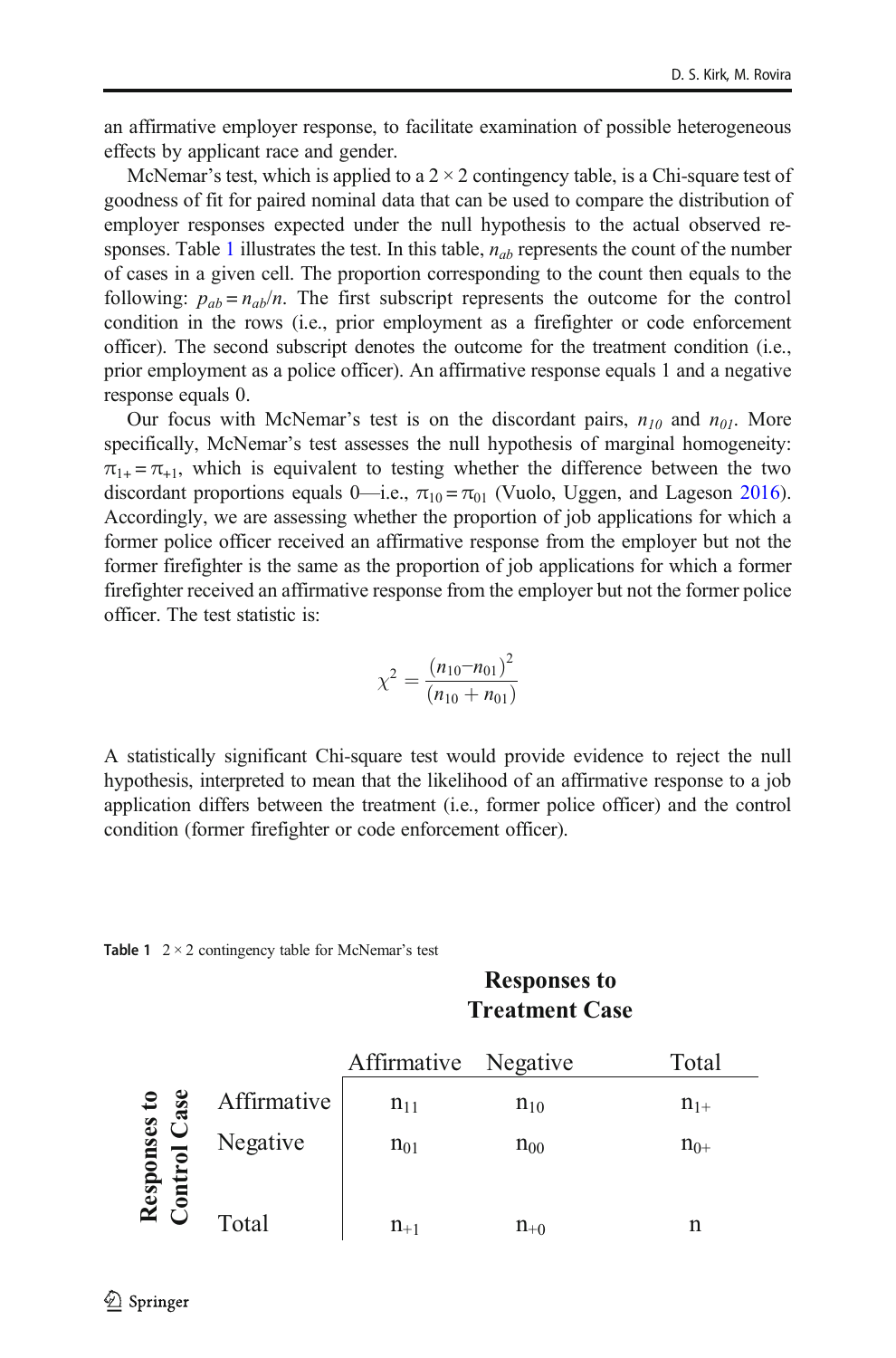### **Results**

Figure 1 displays employer response rates to job applications from the three experimental conditions across the two time periods. Visually, these results reveal fairly consistent response rates across experimental conditions, ranging from approximately 20 to 23% in the first time period and 23 to 25% in the second. The police do receive the lowest response rate among the three groups in the second time period; however, it is not substantially lower than the others. That said, these descriptive results do not factor in the paired nature of the data.

In Table [2,](#page-7-0) we present results of McNemar's tests of our paired data from job applications submitted prior to the COVID-19 lockdown and the killing of George Floyd (May 2019 to March 2020). The top panel (2A) shows the comparison between response rates when the applicant is a former police officer vs. a former firefighter  $(N =$ 308). For the vast majority of openings  $(224/308 = 72.7\%)$ , both the police officer and the firefighter either received a negative response to their job application or a nonresponse. In 15.6% of the openings (48/308), both experimental conditions received an affirmative response from the employer.

As noted, for McNemar's test, focus is on the discordant cells. For 7.1% of the job openings (22/308), the firefighter received an affirmative response but the police officer received a negative one. For 4.5% of the openings (14/308), the police officer received an affirmative response whereas the firefighter did not. The Chi-square test  $(1.78, df =$ 1, p value = 0.182) indicates that we lack evidence to reject our null hypothesis. Hence, we do not find evidence that former police are treated differently relative to former firefighters.

The bottom panel (2B) in Table [2](#page-7-0) presents similar results for the comparison between former police and code enforcement officers  $(N = 297)$ . For 5.1% of the job



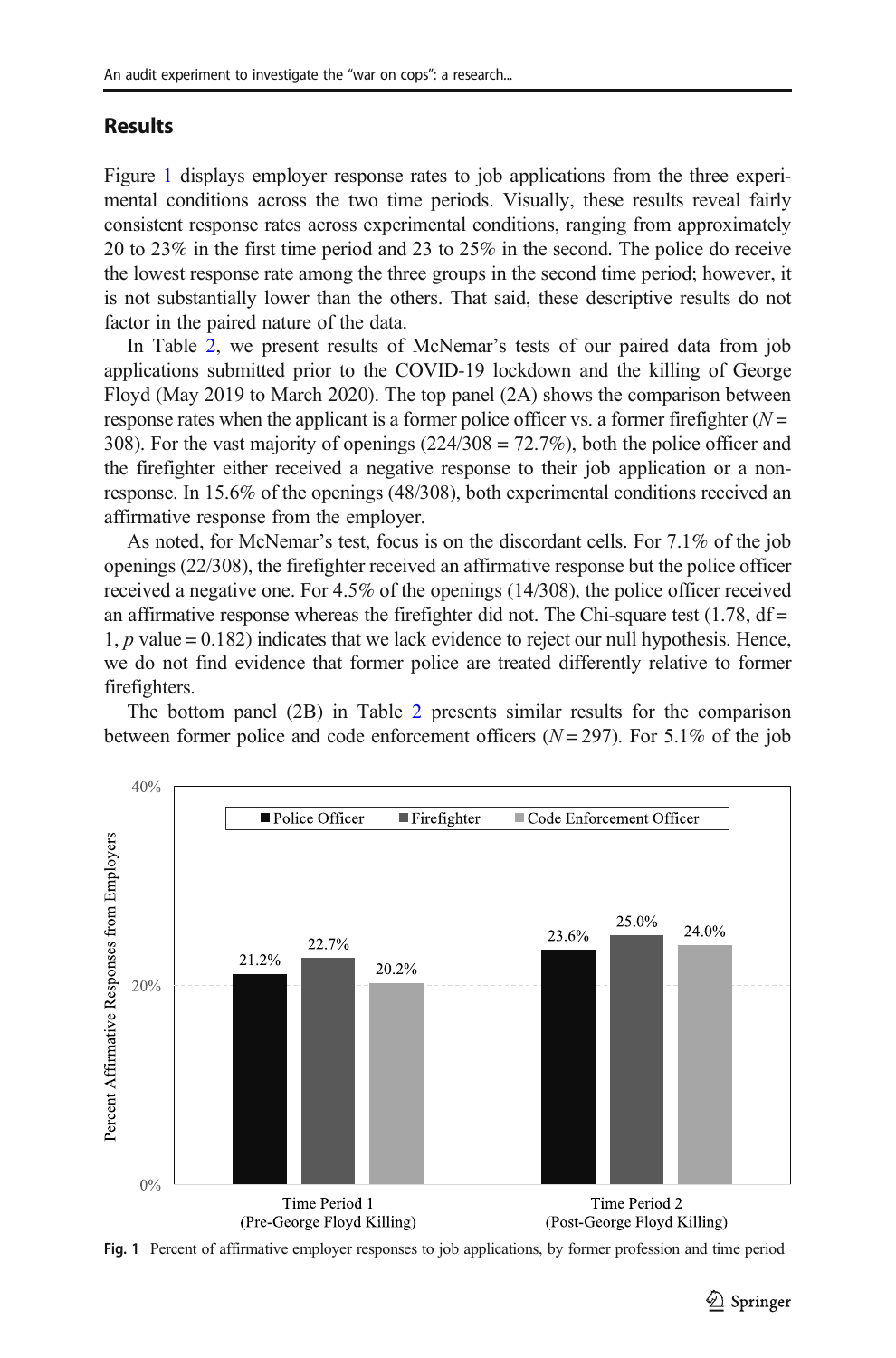<span id="page-7-0"></span>Table 2 McNemar's test of the distribution of employer responses by experimental condition, time period 1 (pre-George Floyd killing). A. Former police officer vs. former firefighter. B. Former police officer vs. former code enforcement officer

# 2A. Former Police Officer vs. **Former Firefighter**

|                     |             | <b>Responses to</b><br><b>Former Police Officer</b> |             |       |
|---------------------|-------------|-----------------------------------------------------|-------------|-------|
|                     |             | Affirmative                                         | Negative    | Total |
|                     | Affirmative | 48 (15.6%)                                          | $22(7.1\%)$ | 70    |
| esponses<br>ವ<br>r۰ | Negative    | 14 (4.5%)                                           | 224 (72.7%) | 238   |
|                     | Total       | 62                                                  | 246         | 308   |

Note:  $\chi^2 = 1.78$ , df = 1, p-value = 0.182

# 2B. Former Police Officer vs. **Former Code Enforcement Officer**

|                                |             | <b>Responses to</b><br><b>Former Police Officer</b> |             |       |
|--------------------------------|-------------|-----------------------------------------------------|-------------|-------|
|                                |             | Affirmative                                         | Negative    | Total |
| fficer                         | Affirmative | 45 (15.2%)                                          | $15(5.1\%)$ | 60    |
| esponses to<br>ormer Code<br>ݠ | Negative    | $21(7.1\%)$                                         | 216 (72.7%) | 237   |
| œ                              | Total       | 66                                                  | 231         | 297   |

Note:  $\chi^2$  = 1.00, df = 1, p-value = 0.317

openings (15/297), the code enforcement officer received an affirmative response, but the police officer received a negative one. For 7.1% of the openings (21/297), the police officer received an affirmative response whereas the code enforcement officer did not. The difference is not statistically significant.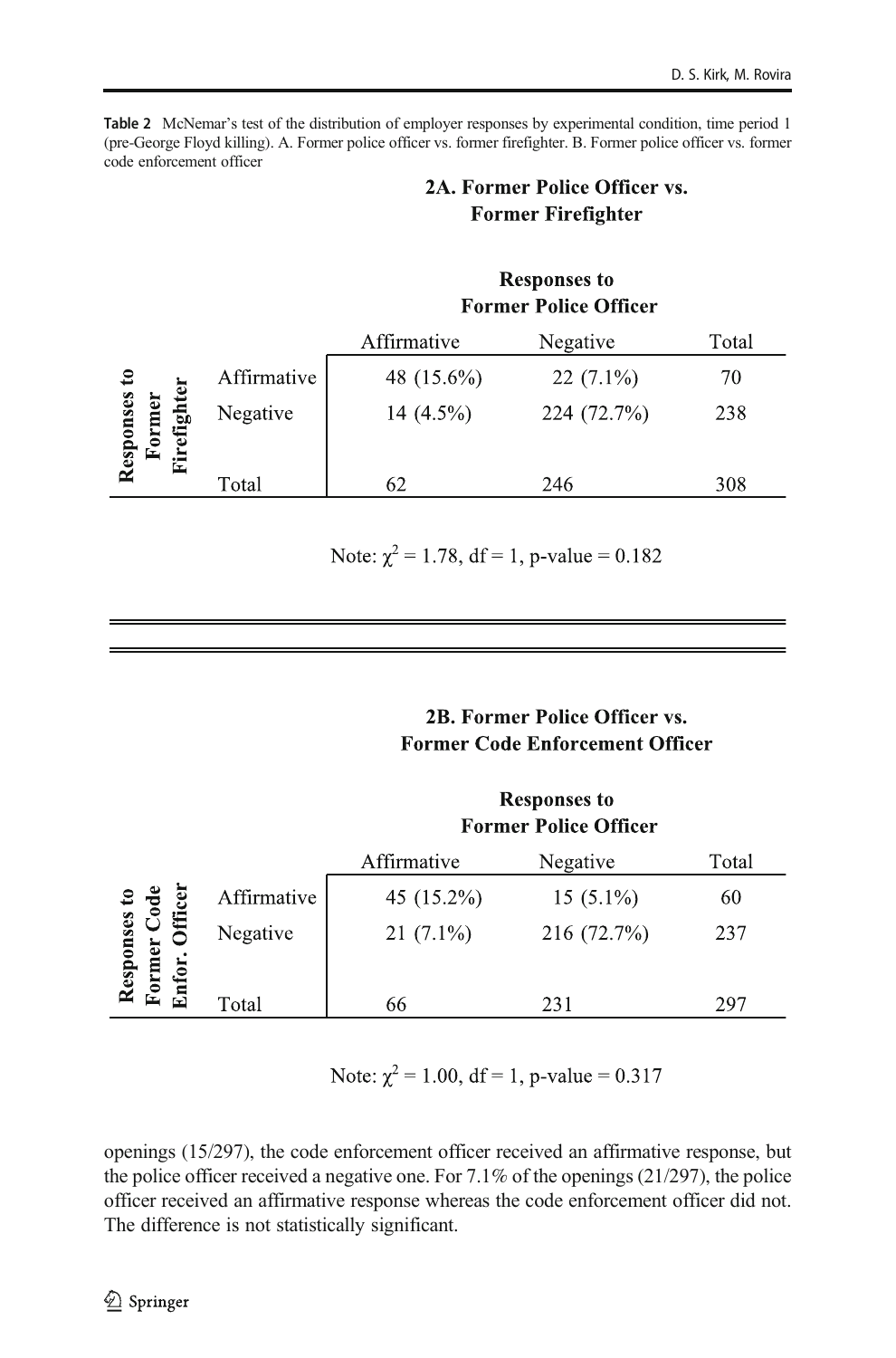Table [3](#page-9-0) displays results of McNemar's test for the job applications submitted during the period immediately following the killing of George Floyd in May 2020. As stated, given the widespread reaction to the killing of Mr. Floyd, in the second version of the experiment, we sought to examine employer responses to former police officers in the context of widely publicized police violence and subsequent social unrest.

In the top panel of the table (3A), we see that for three of the 112 job openings (2.7%), the former firefighter received an affirmative response, but the police officer received a negative one. Similarly, for five of the 112 openings (4.5%), the former police officer received an affirmative response, but the firefighter did not. The Chisquare value nearly equals zero (0.50,  $df = 1$ , p value = 0.480), and we find little evidence that former police officers are treated differently than former firefighters in the labor market, even in a period marked by widespread social unrest against police brutality.

In the bottom panel (3B), we find more variation in discordant responses, but still not enough to yield conclusive evidence about different treatment of former police officers relative to code enforcement officers. Our Chi-square test equals  $1.33$  (df = 1), with a  $p$  value of 0.248.

In the Technical Appendix, we display results of linear probability models (LPMs), which, as expected, are highly consistent with the results of McNemar's tests (see Table A.1, Model 1). With the LPMs, we also examine heterogeneity in our findings by race and gender by including interaction terms between our treatment condition and these applicant characteristics. With one exception, an interaction between race and time period, none of the interactions are statistically significant. This general lack of heterogeneity may result from the fact that our analysis, particularly in the second time period, is underpowered. Hence, further examination of possible heterogeneity by race and gender is warranted in future research.

### **Discussion**

In this study, we augmented audit methods in order to conduct a novel test of the potential stigma of being a (former) police officer. Audit tests capture the "real world" behavior of employers while at the same time help reduce the problems of omitted variables and selection bias endemic to many studies of discrimination. Audit methods can provide unbiased estimates of discrimination to the extent that treatment and control groups are otherwise equivalent except for the one characteristic under investigation, in this case prior profession.

We chose firefighting and code enforcement as control conditions given their similarity in skillsets to police officers, at least with respect to the applicability of skills for our four sampled job categories. They are front-line public sector professions requiring responsiveness to public concerns and requests for assistance. Police officers, of course, develop different skills than firefighters and code enforcement officers through training and on-the-job performance, but we specifically sampled professions that do not necessitate those highly specialized skills, such as knowledge of criminal code or firearms training. Accordingly, we sought to make our fictitious applicants similarly qualified for the jobs for which they applied, so that the reason for a difference in the callback rate was not due to qualifications. That said, the extent to which we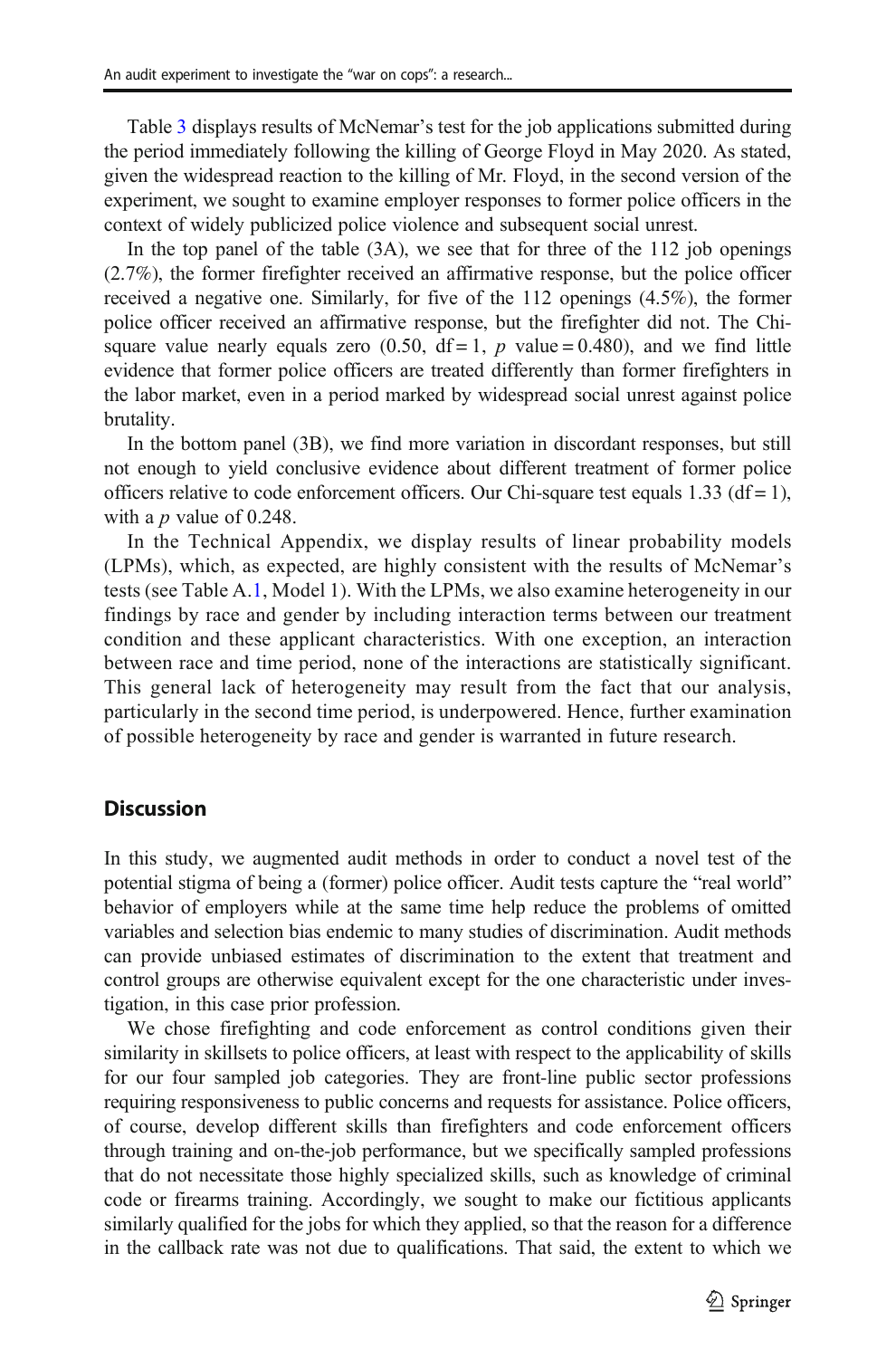<span id="page-9-0"></span>Table 3 McNemar's test of the distribution of employer responses by experimental condition, time period 2 (post-George Floyd killing). A. Former police officer vs. former firefighter. B. Former police officer vs. former code enforcement officer

# 3A. Former Police Officer vs. **Former Firefighter**

|                     |             | <b>Responses to</b><br><b>Former Police Officer</b> |            |       |
|---------------------|-------------|-----------------------------------------------------|------------|-------|
|                     |             | Affirmative                                         | Negative   | Total |
|                     | Affirmative | 25 (22.3%)                                          | $3(2.7\%)$ | 28    |
| esponses<br>믬<br>Ŀ. | Negative    | $5(4.5\%)$                                          | 79 (70.5%) | 84    |
|                     | Total       | 30                                                  | 82         | 112   |

Note:  $\chi^2 = 0.50$ , df = 1, p-value = 0.480

# **3B. Former Police Officer vs. Former Code Enforcement Officer**

### **Responses to Former Police Officer**

|                      |             | Affirmative  | Negative   | Total |
|----------------------|-------------|--------------|------------|-------|
| ises to<br>Code<br>ē | Affirmative | $16(16.0\%)$ | $8(8.0\%)$ | 24    |
| €<br>බ               | Negative    | 4 $(4.0\%)$  | 72 (72.0%) | 76    |
| 8                    |             |              |            |       |
| œ                    | Total       | 20           | 80         | 100   |

Note:  $\chi^2 = 1.33$ , df = 1, p-value = 0.248

detect any discrimination against the police depends upon our choice of control conditions, and we might detect different levels of discrimination if we compare police against otherwise equivalent individuals with some other kind of professional background than firefighting and code enforcement.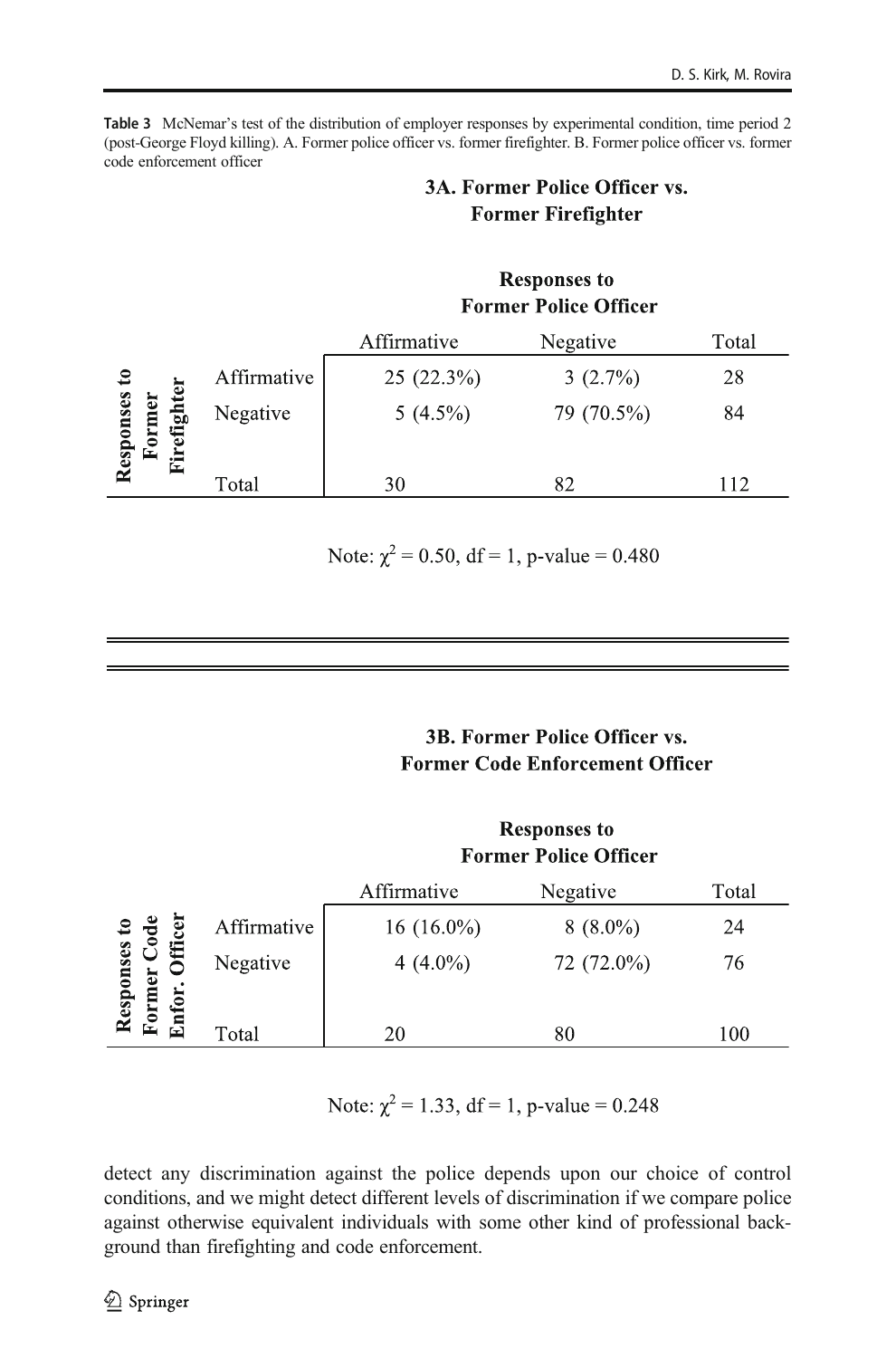A possible limitation of our study is the convenience sampling strategy we employed. We applied to the most recently posted job openings matching our defined eligibility criteria. The implication is that our results may not fully generalize to the population of jobs in a labor market.

Acknowledging caveats and potential limitations, in this study, we do not find evidence that former police officers are hindered in the labor market for servicerelated jobs in sales, customer service, transportation, and skilled trades. This finding holds even in the context of the aftermath of George Floyd's killing, although we suggest that comparisons between the time periods before and after Mr. Floyd's death be interpreted cautiously because the post-period coincided with disruption to the labor market from the COVID-19 pandemic.

How should we interpret our null findings? A non-significant difference in the callback rate between the former police officer and either of the control conditions could reflect the fact that ex-police are not, in fact, stigmatized in the labor market by the nature of their prior profession (i.e., evidence for our null hypothesis). Alternatively, we may be unable to detect discrimination against the police in our data, perhaps because our analysis, particularly in the period following George Floyd's death, is underpowered, or our data is otherwise insensitive to detecting true stigmatization (see Dienes [2014;](#page-11-0) Benjamin et al. [2018](#page-11-0)). Further research is necessary in order to adjudicate between these possible interpretations of our null finding. Additionally, whereas our Technical Appendix displays some initial analysis of heterogeneous effects by applicant race and gender, we recommend further research to more thoroughly examine whether the null finding is consistent across different applicant attributes and also location.

In summary, social scientists have characterized the scale of the anti-racism and antipolice-brutality protests following George Floyd's death as unprecedented (Putnam, Chenoweth, and Pressman [2020](#page-11-0)). However, these protests did not appear to lead to any negative implications for former police in the labor market. Hence, whereas Mac Donald [\(2016\)](#page-11-0) has asserted that there is a "growing crusade" against the police, at least with respect to the labor market for former officers, we do not yet find evidence of any such crusade.

Supplementary Information The online version contains supplementary material available at [https://doi.org/](https://doi.org/10.1007/s11292-021-09458-x) [10.1007/s11292-021-09458-x.](https://doi.org/10.1007/s11292-021-09458-x)

Funding This work was supported by the British Academy (Ref PF19\100020), the John Fell Fund of the Oxford University Press, and the Leverhulme Trust through the Leverhulme Centre for Demographic Science.

#### **Declarations**

Ethics approval This project was approved by the University of Oxford's Central University Research Ethics Committee (R61595/RE001 & RE002).

Open Access This article is licensed under a Creative Commons Attribution 4.0 International License, which permits use, sharing, adaptation, distribution and reproduction in any medium or format, as long as you give appropriate credit to the original author(s) and the source, provide a link to the Creative Commons licence, and indicate if changes were made. The images or other third party material in this article are included in the article's Creative Commons licence, unless indicated otherwise in a credit line to the material. If material is not included in the article's Creative Commons licence and your intended use is not permitted by statutory regulation or exceeds the permitted use, you will need to obtain permission directly from the copyright holder. To view a copy of this licence, visit [http://creativecommons.org/licenses/by/4.0/](https://doi.org/).